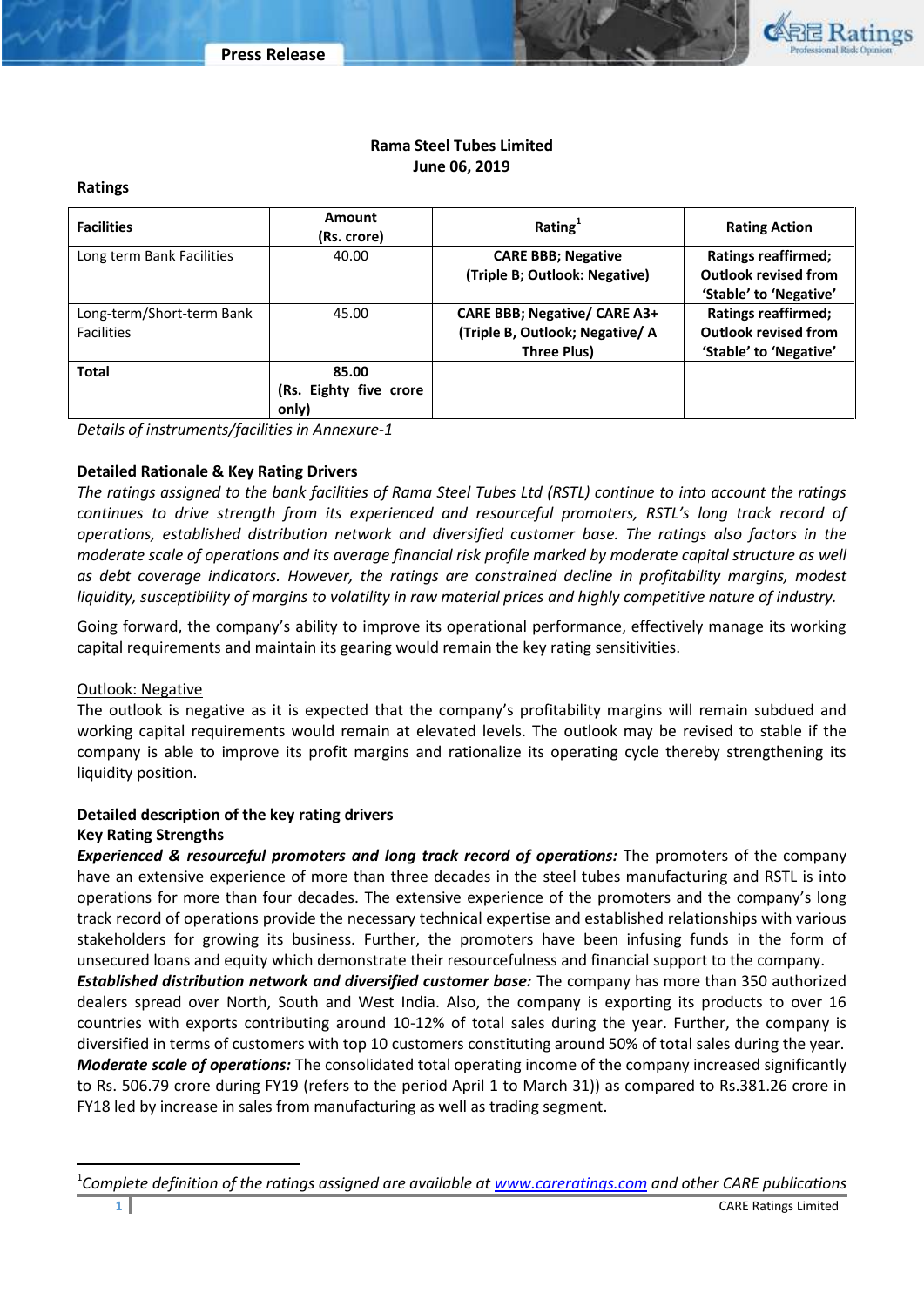

#### **Key Rating Weaknesses**

*Decline in profitability margins:* The PBILDT margins reduced significantly to 3.77% in FY19 (PY: 7.04%) largely due to fluctuations in the raw material prices, presence in a highly competitive industry and initial stage of operations in subsidiary company. PBILDT margins coupled with higher interest expense resulted in decrease in the PAT margins to 2.56% in FY19 (PY: 3.34%).

Susceptibility of margins to volatility in prices of raw material: The main raw material for RSTL's products is HR steel sheets, the prices of the HR sheets are market linked and determined on a monthly basis, thus exposing the company to the volatility in the prices of raw materials. The raw material cost constitutes around 95% of the total cost of sales. The prices of the HR sheets are market linked and determined on a monthly basis, thus exposing the company to the volatility in the prices of raw materials which has a bearing on its profitability margins.

*Highly competitive industry:* The steel pipes industry is highly competitive due to presence of various organized and unorganized players and expanding applications of various types of steel pipes. Although, over the years the industry has become more organized with the share of unorganized players reducing, but margins continue to be under pressure due to fragmentation of the industry

## **Liquidity**

The liquidity profile of the company is modest marked by an elongated operating cycle and higher utilization of working capital limits. An increase in receivables days as on March 31, 2019 coupled with higher inventory holding period resulted in elongation of the operating cycle. The average utilization of the working capital limits also remains high during the year.

**Analytical approach:** Consolidated. RST International Trading FZE (RSTIT) and Lepakshi Tubes Private Limited (LTPL) are wholly owned subsidiaries of RSTL and are into similar line of business. Due to significant operational and financial linkages among these entities, consolidated approach (RSTL, RSTIT and LTPL) has been considered.

## **Applicable Criteria**

[Criteria on assigning Outlook to Credit Ratings](http://www.careratings.com/upload/NewsFiles/GetRated/Outlook%20Criteria.pdf) [CARE's Policy on Default Recognition](http://www.careratings.com/pdf/resources/CAREPolicyonDefaultRecognition.pdf) [Criteria for Short Term Instruments](http://www.careratings.com/upload/NewsFiles/GetRated/Short%20Term%20Instruments.pdf) [Rating Methodology: Factoring Linkages in Ratings](http://www.careratings.com/upload/NewsFiles/GetRated/Rating%20Methodology%20-%20Factoring%20Linkages%20in%20Ratings.pdf) [Rating Methodology-Manufacturing Companies](http://www.careratings.com/upload/NewsFiles/GetRated/Manufacturing%20Companies.pdf) [Rating Methodology -](http://www.careratings.com/upload/NewsFiles/GetRated/Rating%20Methodology%20-%20Wholesale%20Trading.pdf) Wholesale Trading Financial ratios - [Non-Financial Sector](http://www.careratings.com/pdf/resources/FinancialratiosNonFinancialSector.pdf)

## **About the Company**

RSTL was incorporated in 1974 by late Shri. Harbans Lal Bansal and is currently managed by his son Mr. Naresh Kumar Bansal and grandson Mr. Richi Bansal. The company started its commercial operations in 1981 with an installed capacity of 10,000 Metric Tonnes Per Annum (MTPA) for the manufacturing of ERW steel tubes/ pipes in Sahibabad. The company has two manufacturing facilities with one located at Sahibabad in Uttar Pradesh and another in Khopoli in Maharashtra with total installed capacity of 1,32,000 MTPA as on March 31, 2019. The group has combined capacity of 1,68,000 MTPA as on March 31, 2019.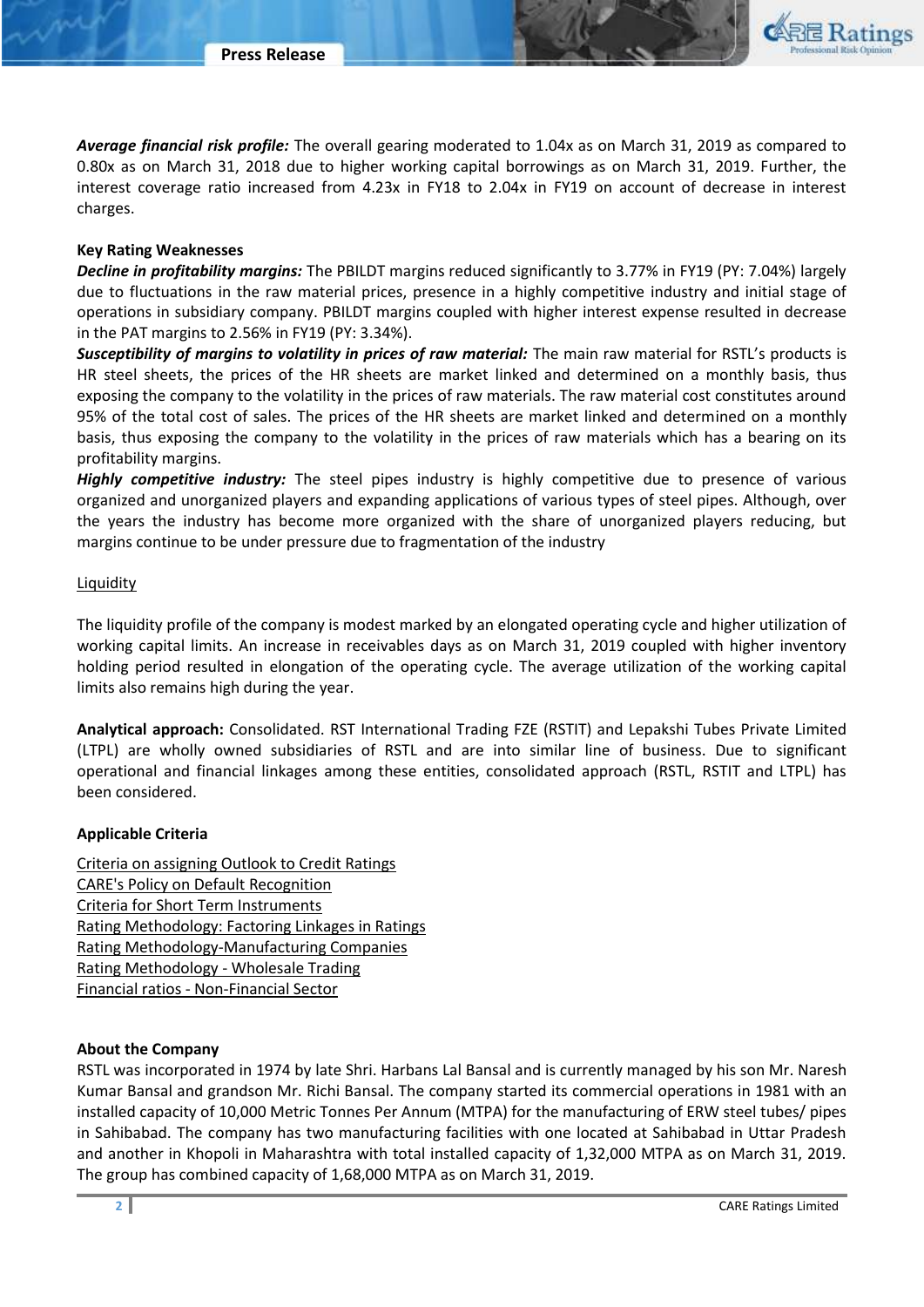

| <b>Brief Financials (Rs. crore)</b> | FY18(A) | <b>FY19 (A)</b> |
|-------------------------------------|---------|-----------------|
| Total operating income              | 387.41  | 506.79          |
| PBILDT                              | 27.49   | 19.08           |
| <b>PAT</b>                          | 12.72   | 8.37            |
| Overall gearing (times)             | 0.80    | 1.04            |
| Interest coverage (times)           | 4.23    | 2.04            |

*A: Audited*

**Status of non-cooperation with previous CRA:** CRISIL vide their PR dated November 5, 2018.

**Any other information:** Not Applicable

## **Rating History for last three years:** Please refer Annexure-2

#### **Annexure-1: Details of Instruments/Facilities**

| Name of the<br>Instrument             | Date of<br><b>Issuance</b> | Coupon<br>Rate           | <b>Maturity</b><br>Date | Size of the<br><b>Issue</b><br>(Rs. crore) | <b>Rating assigned</b><br>along with Rating<br><b>Outlook</b> |
|---------------------------------------|----------------------------|--------------------------|-------------------------|--------------------------------------------|---------------------------------------------------------------|
| Fund-based - LT-Cash<br><b>Credit</b> |                            |                          |                         | 40.00                                      | <b>CARE BBB</b> ; Negative                                    |
| Non-fund-based - LT/ ST-<br>BG/LC     |                            | $\overline{\phantom{0}}$ |                         | 45.00                                      | <b>CARE BBB</b> ; Negative<br>/ CARE A3+                      |

## **Annexure-2: Rating History of last three years**

| Sr. | Name of the             | <b>Current Ratings</b> |                    | <b>Rating history</b> |             |                             |                           |             |
|-----|-------------------------|------------------------|--------------------|-----------------------|-------------|-----------------------------|---------------------------|-------------|
| No. | Instrument/Bank         | <b>Type</b>            | Amount             | Rating                | Date(s) $8$ | Date(s) $8$                 | Date(s) $8$               | Date(s) &   |
|     | <b>Facilities</b>       |                        | <b>Outstanding</b> |                       | Rating(s)   | Rating(s)                   | Rating(s)                 | Rating(s)   |
|     |                         |                        | (Rs. crore)        |                       | assigned in | assigned in                 | assigned in               | assigned in |
|     |                         |                        |                    |                       | 2019-2020   | 2018-2019                   | 2017-2018                 | 2016-2017   |
|     | 1. Fund-based - LT-Cash | LT                     | 40.00              | <b>CARE BBB;</b>      |             |                             | 1) CARE BBB; 1) CARE BBB- |             |
|     | Credit                  |                        |                    | Negative              |             | Stable                      | : Stable                  |             |
|     |                         |                        |                    |                       |             | (13-Sep-18) (30-Oct-17)     |                           |             |
|     | 2. Non-fund-based - LT/ | LT/ST                  | 45.00              | <b>CARE BBB:</b>      |             |                             | 1) CARE BBB; 1) CARE BBB- |             |
|     | ST-BG/LC                |                        |                    | Negative /            |             | Stable /                    | ; Stable $/$              |             |
|     |                         |                        |                    | CARE A3+              |             | CARE A3+                    | <b>CARE A3</b>            |             |
|     |                         |                        |                    |                       |             | $(13-Sep-18)$ $(30-Oct-17)$ |                           |             |

*Note on complexity levels of the rated instrument: CARE has classified instruments rated by it on the basis of complexity. This classification is available at www.careratings.com. Investors/market intermediaries/regulators or others are welcome to write to care@careratings.com for any clarifications*

# **Contact us**

## **Media Contact**

Mradul Mishra Contact no. – +91-22-6837 4424 Email ID – [mradul.mishra@careratings.com](mailto:mradul.mishra@careratings.com)

#### **Analyst Contact**

Ajay Dhaka Contact no. - +91-11-45333218 Email ID- [ajay.dhaka@careratings.com](mailto:ajay.dhaka@careratings.com) 

## **Business Development Contact**

Ms. Swati Agrawal Contact no. - +91-11-4533 3200 Email ID- [swati.agrawal@careratings.com](mailto:swati.agrawal@careratings.com)

#### **About CARE Ratings:**